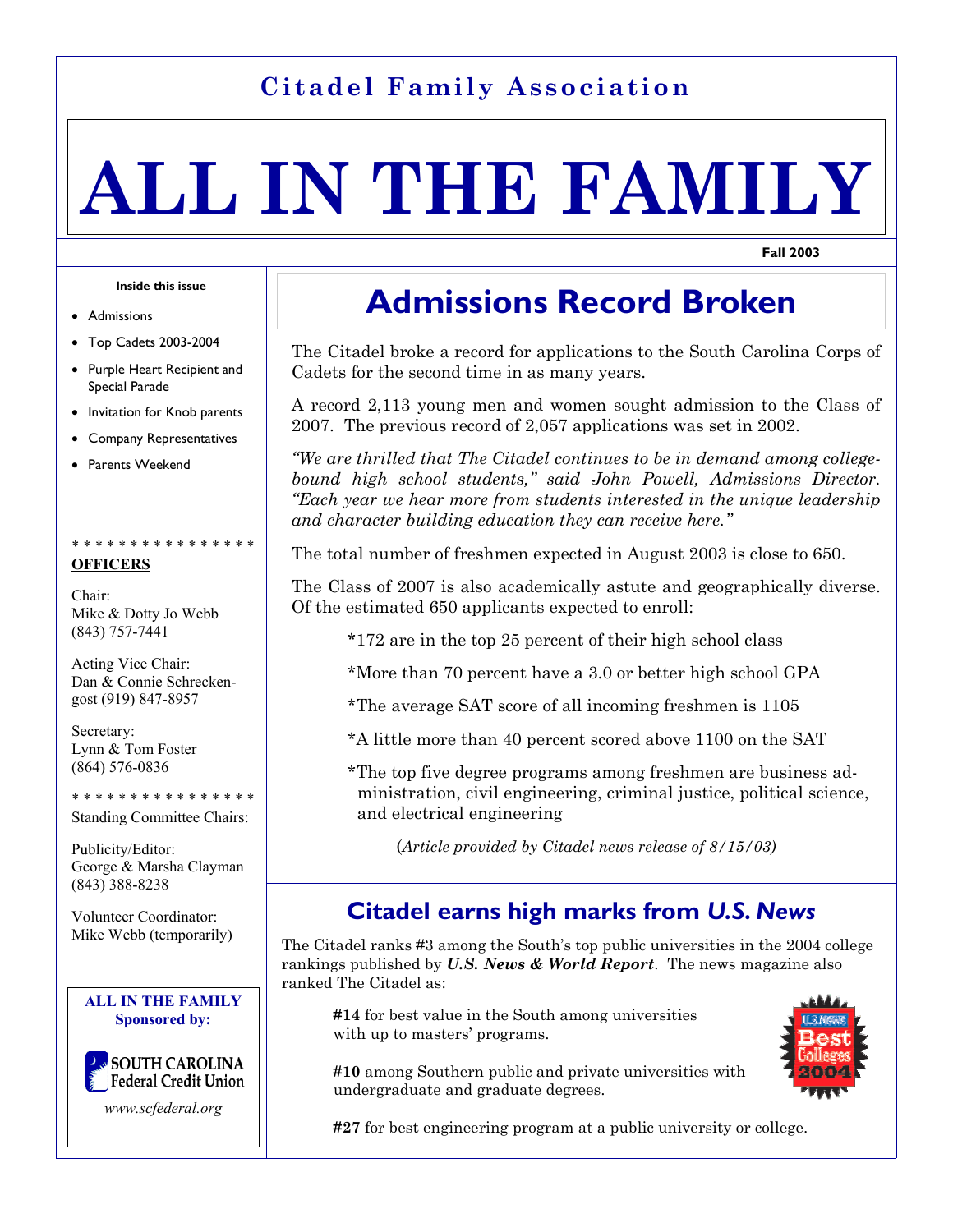#### **PAGE 2 ALL IN THE FAMILY**

# **Top Cadets for 2003-2004**

The top cadets for the 2003-04 school year will lead approximately 1,900 members of the S.C. Corps of Cadets. They are chosen from intensive interviews and evaluation of their achievements as members of the Corps.

**Cadet Colonel Alan Keane Phillips** – *Regimental Commander*, the highest ranking cadet on campus. Cadet Phillips, from India Company, is a biology major and has been on the Dean's List, Commandant's List, and President's List. Hometown: Maysville, Kentucky

**Cadet Lieutenant Colonel Viann V. Bolick** – *Regimental Executive Officer*, second in command. Cadet Bolick, from Lima Company, is a biology major, and has been on the Dean's List, Commandant's List, President's List. She has earned Gold Stars, and is a member of the cross country and track teams. Hometown: Greenville, South Carolina

**Cadet Lieutenant Colonel Patrick C. Reilly** – *1st Battalion Commander*. Computer Science Major. Bravo Company. Hometown: Boston, New York.

**Cadet Lieutenant Colonel Philip T. Medico, III** – *2nd Battalion Commander*. Business Administration. Hotel Company. Hometown: Coral Springs, Florida.

**Cadet Lieutenant Colonel Keith G. Laws** – *3rd Battalion Commander*. Computer Science Major. Kilo Company. Hometown: Kannapolis, NC.

**Cadet Lieutenant Colonel Richard R. Hillman** – *4th Battalion Commander*. Criminal Justice Major. Oscar Company. Hometown: Allentown, PA.

**President Bush presents Purple Heart to Jeff Houston, '96** 

**Captain Jeff Houston, USMC, '96**, was personally presented the Purple Heart by President and Mrs. Bush at the Bethesda Naval Hospital on a recent visit. Houston was injured in the Iraqi War. Houston will be at The Citadel on November 1st to review the parade in honor of the Alumni who have served or are currently serving in the Iraqi War. For names of the 390+ alumni currently in service in Iraq, please visit the link from The Citadel website **AT THE CITADEL**, and then go to "Alumni in Iraq."

# *"Into the Wild Blue*

## *Yonder"*

Only 57% of Air Force ROTC candiates nationwide who apply for pilot training are able to obtain a slot. At The Citadel, **100%** of junior applicants were accepted into this highly competitive program last semester.

| <b>Frayer Unanges I nings</b>                                                   |  |
|---------------------------------------------------------------------------------|--|
| Join The Citadel's Family Association<br>Parents' Prayer Chain. Log on to:<br>⑩ |  |
| www.citadelprayerchain.org                                                      |  |
| to become one of the many praying parents. You                                  |  |

may also use this same address to submit a

prayer request.

*DROP-IN FOR KNOB PARENTS* **Prayer Changes Things** 

# *Friday, October 3, 2003 @ 1:45 – 3:30 p.m.*

Join us in Mark Clark Hall for another first event for KNOB parents. Upperclass cadets, faculty and staff will be on hand to discuss and answer questions. A special slide and video presentation highlighting the experiences of knob year will also be shown. Representatives from the Charleston Visitors Bureau will provide information about Charleston. Visit www.citadel.edu/pao/newsreleases/sy03-04/knob\_dropin.html

for more information. RSVP to knob.dropin@Citadel.edu.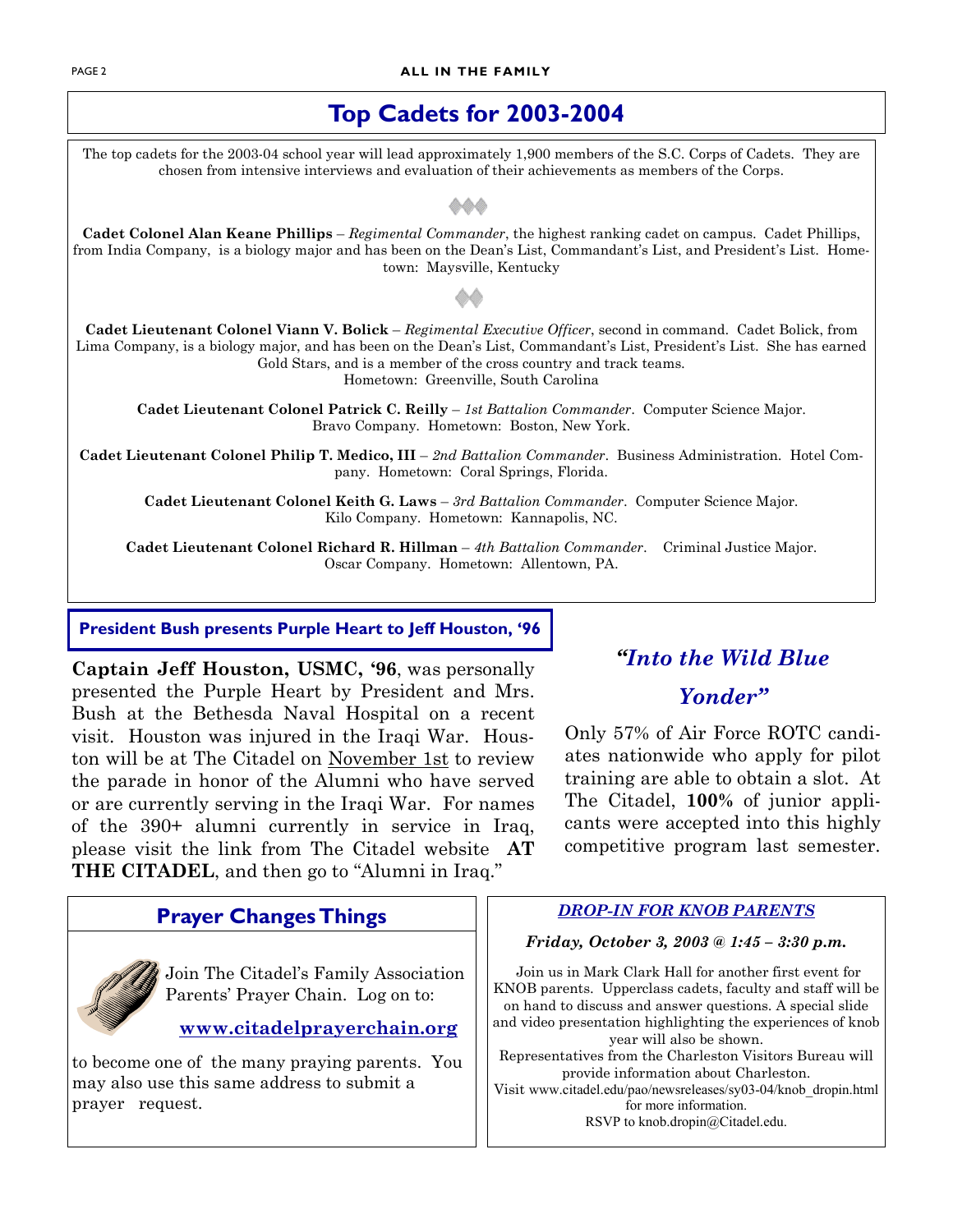#### **CFA COMPANY REPRESENTATIVES**

| <b>ALPHA</b>     | Brian & Dianne Cahill      | 2004 | $(803)$ 865-2395   |
|------------------|----------------------------|------|--------------------|
| <b>BRAVO</b>     | Mike & Linda Shute         | 2004 | $(856)$ 878-0636   |
| <b>CHARLIE</b>   | Michael & Sherry Cariens   | 2005 | $(803)$ 808-1523   |
| <b>DELTA</b>     | Marion & Debra Shaw        | 2005 | $(843)$ 365-1544   |
| <b>ECHO</b>      | Peter & Sarah Beth Mallory | 2005 | $(706) 882 - 3284$ |
| F-TROOP          | Ed & Cindy Piper           | 2004 | $(910)$ 455-6942   |
| <b>GOLF</b>      | Heyward & Dee Mattox       | 2006 | $(803)$ 803-4890   |
| <b>HOTEL</b>     | Chris & Meg Zaro           | 2007 | $(610)$ 933-8488   |
| <b>INDIA</b>     | Ben & Carol Salvatini      | 2004 | (843) 875-3709     |
| <b>KILO</b>      | Ray & Barbara Martin       | 2004 | $(770)$ 448-0983   |
| <b>LIMA</b>      | Dwight & Sherry Stewart    | 2005 | $(803)$ 485-8581   |
| <b>MIKE</b>      | Gary & Paula Hutchins      | 2005 | $(512)$ 244-2975   |
| <b>NOVEMBER</b>  | Pete & Diane Hocamp        | 2005 | $(910)$ 799-3987   |
| <b>OSCAR</b>     | John & Mary Braeunig       | 2004 | (864) 250-9032     |
| <b>ROMEO</b>     | Randy & Elaine Cuthbertson | 2005 | $(843)$ 579-0415   |
| <b>TANGO</b>     | Teresa & Finbar O'Reilly   | 2005 | $(843)$ 762-3685   |
| PALMETTO BATTERY | Maxcy & Chris Lynn         | 2004 | $(864)$ 573-8900   |
| REGIMENTAL BAND  | Bill & Cydney Kastner      | 2006 | $(843)$ 766-3526   |

#### **BATTALION TAC OFFICERS MISCELLANEOUS** *(all area codes 843)*

1ST BN 953-0506 Chaplain: 953-5049 3RD BN 953-1167 4TH BN 953-1120

2ND BN 953-5245 Cadet Activities: 953-5111



3:30 p.m.  $2:00$  p.m. 2:00 p.m.

 Ring Ceremony………………… 7:00 p.m. Ring Hop……………………….. 9 p.m.-midnight *Saturday, Oct. 4th* Parade………………………….. 11:00 a.m. Football Game (v. Elon)……… 2:00 p.m. *Sunday, Oct. 5th* Protestant Worship………...… 9:00 a.m. Catholic Mass…..……………… 10:45 a.m. Catholic Parents Reception…. 12-12:40 p.m.



# *C i t a d e l F o o t b a l l 2 0 0 3*

#### *Home Schedule:*

| 8/30  | Charleston Southern |
|-------|---------------------|
| 9/27  | Appalachian State   |
| 10/04 | Elon (Parents' Day) |



| 10/18 | Furman                                   | $3:30$ p.m. |
|-------|------------------------------------------|-------------|
| 11/01 | Wofford (Homecoming) $2:00 \text{ p.m.}$ |             |
| 11/15 | VMI @ Charlotte                          | $1:30$ p.m. |